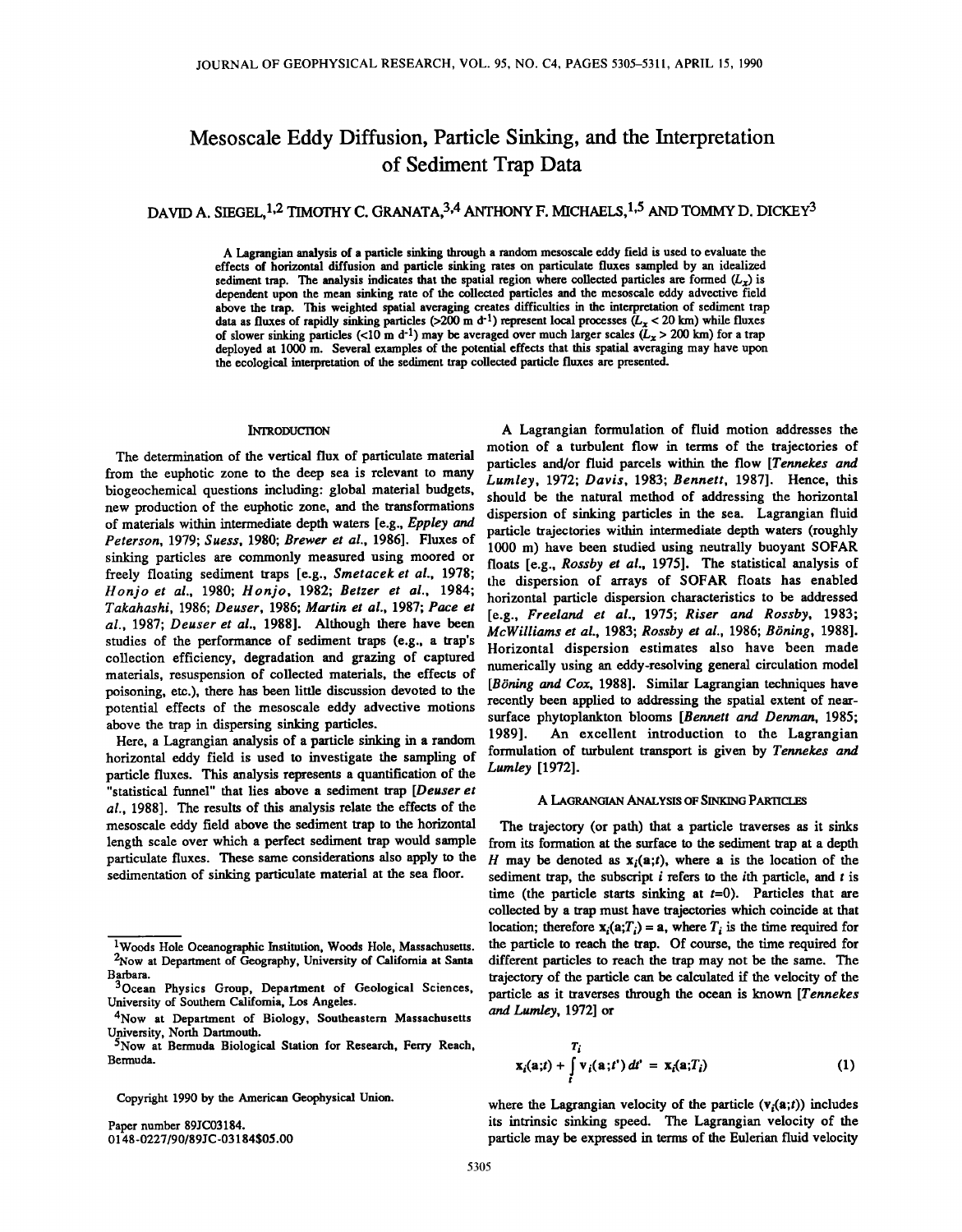**(that is, at a fixed point in space) at the instantaneous location of the particle and the particle's sinking velocity by** 

$$
v_i(a;t) = u(x_i(a;t),t) + s_i(t)
$$
 (2)

where  $s_i(t)$  is the vertical sinking speed of the *i*th particle (positive downward) and  $u(x_i(a;t),t)$  is the three-dimensional **fluid velocity acting upon the particle along its trajectory. The time required for a particle to sink from its formation at the sea**  surface to its collection  $(T_i)$  at a trap at a depth  $H$  may be **determined using** 

$$
H = \int_{0}^{T_i} \left[ w(\mathbf{x}_i(\mathbf{a};t'),t') + s_i(t') \right] dt' \tag{3}
$$

**To simplify the analysis, we assume that the time average**  (from  $0$  to  $T_i$ ) of the vertical fluid velocity evaluated at the particle  $(w(x_i(a;t),t))$  is much less than average sinking speed of the particle (see Table 1). This should be a good assumption for the time (1-100 days) and horizontal space (1-1000 km) functions calculated from the dispersion of SOFAR float arr<br>scales investigated [e.g., *Gill*, 1982]. It should be noted that deployed in the North Atlantic Ocean scales investigated [e.g., *Gill*, 1982]. It should be noted that in intense boundary currents, such as the Gulf Stream, vertical in intense boundary currents, such as the Gulf Stream, vertical It should be stressed that the length scale  $(L_x;$  equation (6))  $v$  velocities of  $O(100 \text{ m d}^{-1})$  have been observed [*Bower and* quantifies the statistical **calculated by** 

$$
H = \int_{0}^{T_i} s_i(t') dt' = S_i T_i
$$
 (4a)

$$
T_i = H / S_i \tag{4b}
$$

where  $S_i$  is the mean sinking rate averaged over the time interval 0 to  $T_i$ . That is,  $T_i$  is the average sinking time for the **particle as it traverses from its formation near the sea surface to the trap at depth.** 

**The horizontal distance that a particle has traversed during a**  time duration  $T_i$  may be calculated knowing the horizontal fluid **velocity acting upon it. For the x component, this distance,**   $d_{xi}$ , for the *i*th particle is equal to

$$
d_{xi} \equiv x_i(\mathbf{a};T_i) - x_i(\mathbf{a};0) = \int_0^T u(\mathbf{x}_i(\mathbf{a};t'),t') dt'
$$
 (5)

**This quantifies the horizontal distance traversed by an individual particle as simply the summation of the horizontal currents acting on it. However, it is the horizontal distance that many similar particles (or "cloud" of particles) have dispersed which is of present interest. If the mean fluid 0.0 velocity is zero, the mean horizontal and vertical velocity shears are zero and the fluctuating components of the** 

TABLE 1. Characteristic Sinking Rates for Marine Particles -0.5

| Particle Type          | Sinking Rate,<br>$m \, \text{dav}^{-1}$ | Reference                        |
|------------------------|-----------------------------------------|----------------------------------|
| Phytoplankton          |                                         |                                  |
| Ultraplankton          | $0.1 - 2$                               | Bienfang [1980]                  |
| Net plankton           | $< 10 - 20$                             | Smayda [1970]                    |
| Algal aggregates       | $40 - 150$                              | Smetacek [1985]                  |
| Marine snow            | $1 - 368$                               | Alldredge and Silver [1988]      |
| Fecal material         |                                         |                                  |
| Nauplii and copepidids | $5 - 28$                                | Paffenhofer and Knowles [1979]   |
| Crustacea              | $20 - 150$                              | Small et al. [1979]              |
| Salps                  | 450 - 2700                              | <b>Bruland and Silver [1981]</b> |

**horizontal velocity are statistically stationary, the variance of the particle "cloud" distribution may be estimated [Taylor, 1921]. The length scale over which many similar particles**  (with mean sinking rates  $S_i$ ) are averaged can be calculated as the root-mean-square value of  $d_{xi}$  (denoted here as  $L_{xi}$ ) or

$$
L_x = u' \left( 2 \int_0^{T_i} \int_0^t R_{xx}(\tau) d\tau dt' \right)^{1/2}
$$
 (6)

**where u' is the magnitude of the horizontal velocity fluctuations associated with the mesoscale eddy field (averaged**  over the sinking time,  $T_i$ ), and  $R_{xx}(\tau)$  is the Lagrangian velocity autocorrelation function  $(R_{xx}(\tau) = \langle u(\mathbf{a};t)u(\mathbf{a};t+\tau)\rangle/u^{2})$ ; **where the angle brackets denote averaging over an ensemble of similar fluid parcels). The Lagrangian autocorrelation function quantifies the degree to which a fluid parcel's horizontal velocity component is correlated with itself as a function of the**  time lag. Several examples of Lagrangian autocorrelation<br>functions calculated from the dispersion of SOFAR float arrays

velocities of  $O(100 \text{ m d}^{-1})$  have been observed *[Bower and* quantifies the statistical distribution (i.e., a normal *Rossby*, 1989]. However, the simple analysis presented here distribution) of particles collected by t **Rossby, 1989]. However, the simple analysis presented here distribution) of particles collected by the trap. That is, 65% of**  cannot pertain to such strong currents and their large the collected particles with mean sinking rates equal to  $S_i$  will horizontal mean shears. Thus the sinking time  $(T_i)$  may be have been created within a horizontal di have been created within a horizontal distance of  $L<sub>x</sub>$  from the **trap. Approximately 95% of the particles sampled by an idealized trap have originated from within a horizontal distance**  of  $2L$ , from the trap.

> **The integral time scale of the Lagrangian autocorrelation**  function  $(\tau_{xx})$  is a natural time scale for characterizing the structure of  $R_{xx}(\tau)$  and is expressed as

$$
\tau_{xx} = \int_{0}^{\infty} R_{xx}(\tau) d\tau
$$
 (7)



**Fig. 1. Lagrangian autocorrelation functions calculated from the dispersion of SOFAR floats within the western North Atlantic Ocean at**  intermediate depths (700 to 1300 m). The  $R_{11}(\tau)$  (= $R_{xx}(\tau)$ ) is the Lagrangian autocorrelation function in the zonal direction and  $R_{22}(\tau)$  $(\equiv R_{\mathcal{W}}(\tau))$  in the meridional direction. FRR75 is *Freeland et al.* [1975], **RR•3 is Riser and Rossby [19831; and RPW86 is Rossby et al. [1986].**  The heavy solid line is the exponential form  $(R(\tau) = \exp(-\tau/10 \text{ days}))$ .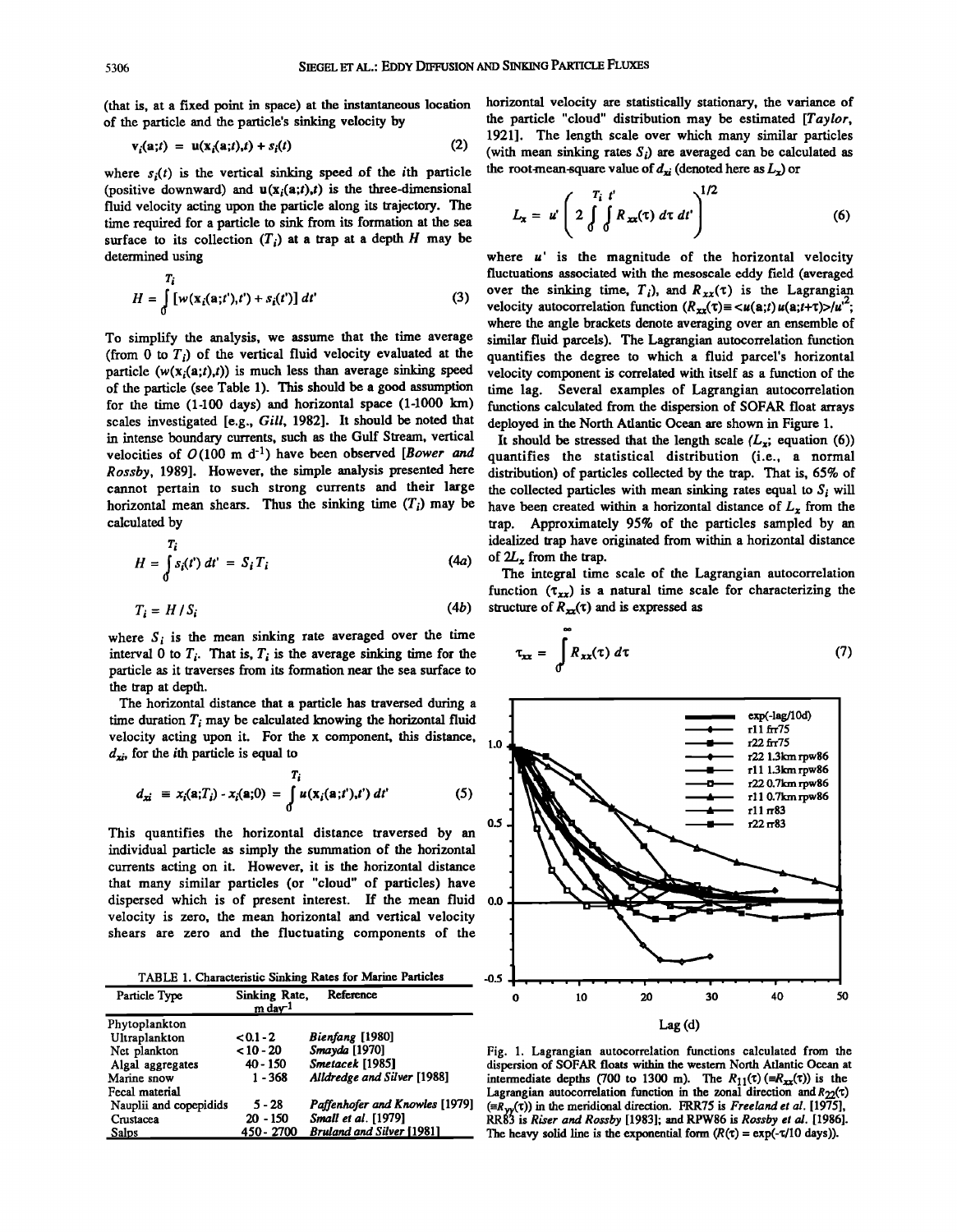time scale of a fluid parcel's horizontal velocity with itself.<br>Values of the Lagrangian integral scale calculated using SOFAR al., 1975; Riser and Rossby, 1983; Rossby et al., 1986; Böning, 1988] and a value of 10 days is thought to be typical *Böning*, 1988] and a value of 10 days is thought to be typical Horizontal velocity fluctuations can be expressed in terms of  $[McWilliams]$ . There appears to be some evidence the eddy kinetic energy per unit mass  $(K_E)$ , where  $u$ [McWilliams et al., 1983]. There appears to be some evidence the eddy kinetic energy per unit mass  $(K_E,$  where  $u^2 = 2K_E$ ). <br>of directional, vertical, temporal, and geographic variability in The eddy kinetic energy descri the values of  $\tau_{xx}$  [*Böning*, 1988]; however, a value of 10 days is likely to be representative for much of the oceanic interior.

the Lagrangian integral time scale may be used to simplify the evaluation of equation  $(6)$ . For sinking times  $(T_i)$  much smaller than  $\tau_{xx}$ , the value of  $R_{xx}(\tau)$  is approximately equal to 1; and equation (6) may be evaluated as

$$
L_{\mathbf{x}} \cong u^{\mathsf{T}} I_i \qquad T_i \ll \tau_{\mathbf{x}} \tag{8}
$$

This expression quantifies the collection of rapidly sinking particles (mean sinking rates,  $S_i$ , much greater than 100 m d<sup>-1</sup> for a 1000-m trap and  $\tau_{xx} = 10 \text{ days}$ ). It should be noted that for Values of the spatial averaging scale ( $L_x$ ) for different values of  $\tau_{xx} = 10 \text{ days}$ ). It should be noted that for Values of the spatial averaging scal these rapidly sinking particles, the collection distance the eddy kinetic energy and the mean sinking rate are shown in<br>increases linearly with sinking time. For sinking times that Figure 2a for a trap deployed at 1000-m a increases linearly with sinking time. For sinking times that Figure 2*a* for a trap of are much larger than the Lagrangian integral scale, equation (6) 4000-m deployment. are much larger than the Lagrangian integral scale, equation (6) **is equal to** 

$$
L_{\mathbf{x}} \cong \mathbf{u} \cdot \sqrt{2} \tau_{\mathbf{x}} T_i \qquad T_i \gg \tau_{\mathbf{x}} \tag{9}
$$

**This expression should quantify the collection scale for**  comparatively slowly sinking particles  $(S_i \ll 100 \text{ m d}^{-1}$  for a **1000-m trap). Thus the spatial averaging scale should increase with the square root of the time required for these slowly sinking particles to reach the trap.** 

## **EVALUATION OF THE SPATIAL AVERAGING SCALE**

**Sinking rates for typical marine particles vary from 0.1 to**  2700 m d<sup>-1</sup> (see Table 1). For a trap deployed at 1000-m, these **sinking rates correspond to mean sinking times of 0.4 to 10000 days. These sinking times can be much greater or much**  less than typical Lagrangian integral time scales  $(\tau_{xx} \approx 10 \text{ days})$ **depending upon the type of particle and the depth of the trap. requires that the double integral in equation (6) be solved for typical Lagrangian autocorrelation functions.**  This means that the approximate evaluation of the spatial Fig. 2a. Horizontal averaging scale ( $L_x$  in kilometers) as a function of averaging scale ( $L_x$ ) using either equations (8) or (9) will not be  $L_y$  mean eddy kinet averaging scale ( $L_x$ ) using either equations (8) or (9) will not be mean eddy kinetic energy ( $K_E$ ) and mean sinking rate ( $S_i$ ) for a sediment valid for all marine particles. The proper estimation of  $L_x$  trap deployed

**The direct evaluation of the spatial averaging scale requires that an assumption of the average structure of the horizontal**  Lagrangian autocorrelation function  $(R_{xx}(\tau))$  for the ocean be made. A collection of  $R_{xx}(\tau)$  (and  $R_{yy}(\tau)$ ) functions calculated **from the dispersion of SOFAR floats within the intermediate depths of the North Atlantic Ocean is shown in Figure 1. Also**  shown in Figure 1 is an exponential analytic form  $(R_{xx}(t))$  =  $exp(-\tau/\tau_{xx})$ , where  $\tau_{xx}$  is equal to 10 days). Horizontal averaging scales  $(L_x)$  were calculated using each of the Lagrangian **autocorrelation functions displayed in Figure 1. Differences among all of the resulting length scales were at most a factor of 3, scattered about the results found using the exponential form. Thus the exponential analytic form will be used in the**  following discussions. The exponential form for  $R_{xx}(\tau)$  enables  $L<sub>x</sub>$  to be evaluated in a convenient closed form.

$$
L_{x} = u' \sqrt{2} \left\{ \tau_{xx} T_{i} - \tau_{xx}^{2} [1 - \exp(-T_{i}/\tau_{xx})] \right\}^{1/2}
$$
 (10)

The Lagrangian integral scale  $(\tau_{xx})$  quantifies the decorrelation This expression enables the horizontal averaging scale to be time scale of a fluid parcel's horizontal velocity with itself. calculated in terms of the ma Values of the Lagrangian integral scale calculated using SOFAR fluctuations (u'), the mean sinking time  $(T_i)$ , and the floats deployments vary from about 5 to 18 days [*Freeland et Lagrangian integral time scale*  $(\tau_{xx}$ , **Lagrangian integral time scale (** $\tau_{xx}$ **, which is assumed to be equal to 10 days).** 

The eddy kinetic energy describes the amplitude of horizontal kinetic energy variations on temporal scales ranging from two is likely to be representative for much of the oceanic interior. days to annual time scales [e.g., *Dickson*, 1983]. Direct The time required for the particle to sink to the trap relative to determinations of the eddy kine determinations of the eddy kinetic energy give values of  $100-1000$  cm<sup>2</sup> s<sup>-2</sup> near the sea surface and values of  $1-10$  cm<sup>2</sup> s<sup>-2</sup> at 1000-m depth [*Schmitz*, 1978, 1984; *Dickson*, 1983]. For depths between 100 and 2000 m, a value of  $K_E$  of 10 cm<sup>2</sup> s<sup>-2</sup> is fairly representative [Dickson, 1983]. Applying the definition of  $K_E$  to equation (10),  $L_x$  is found to be equal to

$$
L_x \cong u^T i
$$
  
\n
$$
I_i << \tau_{xx}
$$
  
\n
$$
L_x = 2\sqrt{K_E} \left\{ \tau_{xx} T_i - \tau_{xx}^2 \left[ 1 - \exp(-T_i/\tau_{xx}) \right] \right\}^{1/2}
$$
 (11)  
\n
$$
L_x = 2\sqrt{K_E} \left\{ \tau_{xx} T_i - \tau_{xx}^2 \left[ 1 - \exp(-T_i/\tau_{xx}) \right] \right\}^{1/2}
$$



trap deployed at 1000-m. The mean sinking time  $(T_i)$  is also shown.



Fig. 2b. Horizontal averaging scale  $(L_x$  in kilometers) as a function of (*N*) mean eddy kinetic energy  $(K_E)$  and mean sinking rate  $(S_i)$  for a trap deployed at 4000-m.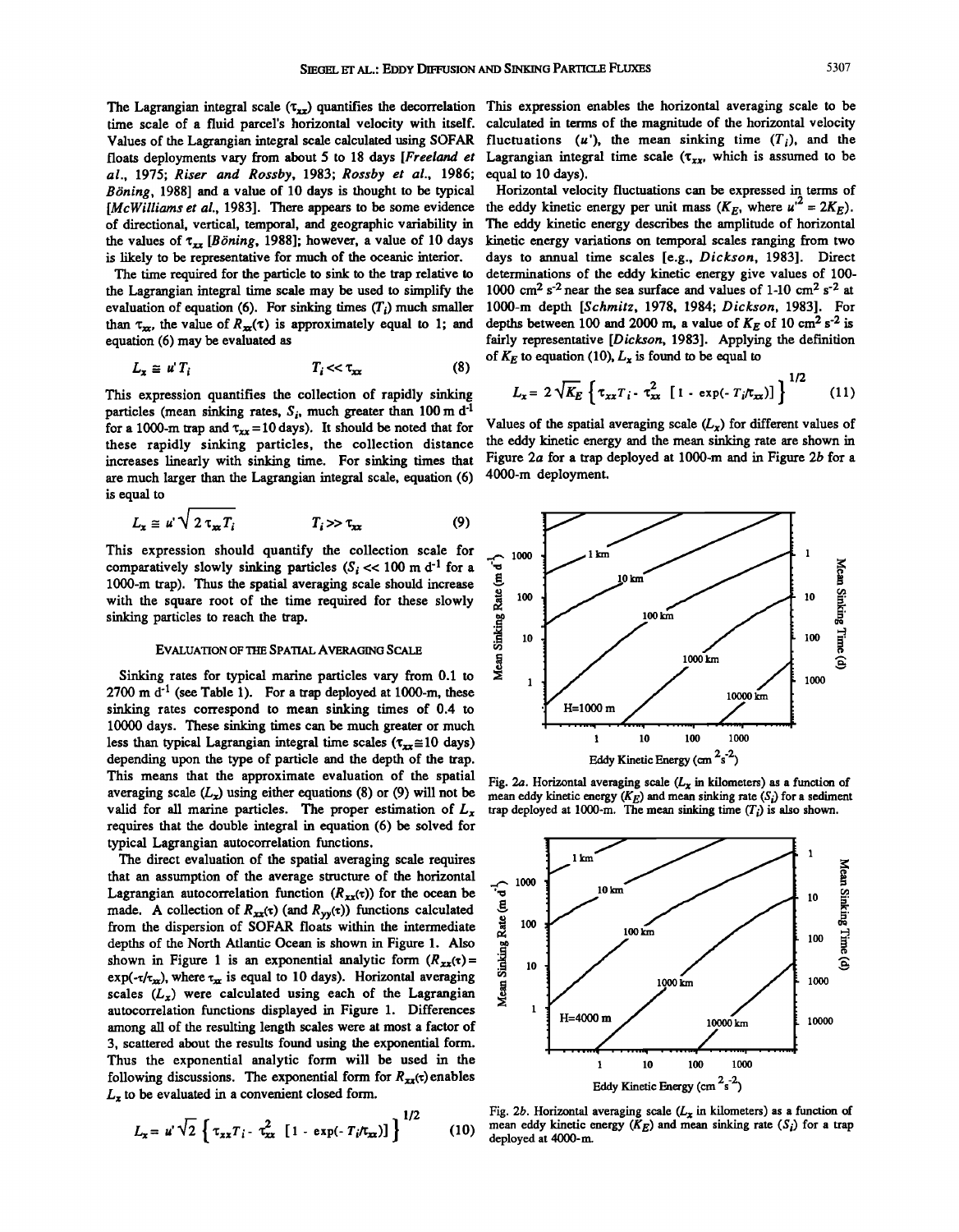Using a representative intermediate depth value of  $K_F$  of 10 **cm 2 s -2 and the range of particle sinking rates for the different marine particles presented in Table 1 (from 0.5 to 2000 m d-l), the horizontal averaging scale ranges from 2 to 800 km for a trap deployed at 1000-m and from 8 to 1500 km for a trap**  deployed at 4000-m (Figures 2a and 2b). An ideal sediment trap **at 1000-m will collect a sample of the entire spectrum of sinking particles at that depth, a combination of both rapidly sinking and slowly sinking particles. The rapidly sinking particles, with small averaging scales, will have been produced locally, directly above the trap. In contrast, fluxes of the slowly sinking particles will be averaged over large geographic distances, and the conditions above the trap may not be representative of the environment in which the particles were originally formed. At the sea floor (that is, at depths of roughly 4000 m), very slowly sinking particles will have horizontal averaging scales approaching the dimensions of the oceanic basins (thousands of kilometers; Figure 2b).** 

## **INTERPRETING SEDIMENT TRAP COMPOSITION DATA**

**Vertical fluxes of particulate matter as measured by sediment traps are usually interpreted by comparison with various water column measurements (e.g., production, phytoplankton stocks, etc.) made at the same geographic location. From these comparisons, researchers have proposed various functional relationships between primary production, depth, and the magnitude of the sinking exports [e.g., Suess, 1980; Betzer et al., 1984; Pace et al., 1987; Martin et al., 1987]. The mechanisms that create and alter sinking particles are inferred from a detailed examination of the composition of the particulate matter in the traps. The elemental composition leads to inferences about the relative importance of carbonateversus silicate-bearing plankton, the magnitude of terriginous and aeolian inputs, etc. [e.g., Honjo, 1982]. Pigment concentrations of collected particulate materials from traps have been used to elucidate the relative importance of metazoan and microplankton grazing in the creation of sinking particles and their subsequent transformations [Welschmeyer and Lorenzen, 1986]. The microscopic examination of trap material can identify specific organisms or processes that may be disproportionately important in export processes (e.g., the sinking of large algae after a bloom, fluxes of marine snow, the relative importance of metazoan grazer fecal pellets, etc.).** 

**The Lagrangian analysis described above indicates that the relationship between suspended particle pools at a location and the sinking fluxes at depth will be modified by the random mesoscale eddy field through which the particles sink. The average sinking speed of sinking particulate matter collected**  by sediment traps has ranged from 60 to 200 m d<sup>-1</sup> [*Honjo*, **1982; Takahashi, 1986; Deuser, 1986]. The length scale associated with these sinking rates is 15-60 km for a trap at 1000-m and 60-120 km for a trap at 4000-m (Figure 2) for a**  value of  $K_F$  of 10 cm<sup>2</sup> s<sup>-2</sup>. Consequently, primary production **rates and phytoplankton standing stocks measured at the trap location should be qualified by the extent to which they represent the average conditions over spatial scales of tens to hundreds of kilometers.** 

**These considerations become more serious for the interpretation of specific components of sinking particulate matter. Sinking rates of the particulate matter collected by traps vary from < 0.1 to several thousand meters per day (Table 1). Biogenic carbonates and silicates frequently represent a** 

**large fraction of total mass fluxes in the deep sea [Honjo, 1982; Deuser, 1986]. Carbonate fluxes are derived primarily from the sinking of the skeletons of coccolithophorids, foraminifera, and pteropods. It is likely that the length scale associated with the sinking of coccoliths (especially when they are not aggregated) will be much larger than those associated with foraminifera and pteropods, which have more rapid settling velocities. Likewise, there will be major differences in the length scales associated with silica fluxes by different species of diatom or by different settling mechanisms (e.g., the settling of single cells versus large aggregates of cells). Fine (slowly sinking) lithogenic material collected in mid-ocean traps may have length scales of hundreds to thousands of kilometers.** 

**Most of the organic matter in sediment traps is found in the form of flocculent aggregates, which is commonly referred to as "marine snow" [Alldredge and Silver, 1988]. These particles have a wide range of sinking speeds (Table 1), and Asper [1987] has shown that they can be advected hundreds of kilometers horizontally. Slowly sinking aggregates (1-35 m d -1 [Asper, 1987]) would have length scales of 100-500 km (for a trap at 1000-m). The sources of slowly sinking aggregates are diverse and poorly known. Large spatial scales associated with their collection in the deep sea will further confound any correlation between sources in the surface ocean and fluxes in the deep sea.** 

**Fecal pellets are a conspicuous, although usually minor, component of the trap collected materials [Urrere and Knauer, 1981; Pilskan and Honjo, 1987; M. W. Silver and M. M. Gowing, The "particle flux"' Origins and biological components, submitted to Progress in Oceanography, 1989, hereinafter referred to as Silver and Gowing, submitted], although it is sometimes possible to identify the organism that creates a specific kind of pellet. For salp fecal pellets in deep traps, the length scales associated with their deposition are small because of their rapid settling velocities. Therefore it is likely that the surface population of salps at the trap location**  does represent the source of the sinking pellets. However, most fecal pellets have settling rates of 5-150 m d<sup>-1</sup> (Table 1) **and hence length scales of tens to hundreds of kilometers. Zooplankton abundances also exhibit patchiness in their abundance on this scale [e.g., Haury et al., 1978]. Thus there may be little relationship between the surface populations of metazoa and the composition of the surface-derived fecal pellets in deep sea sediment traps.** 

**Patches of high plankton abundance or biological activity (i.e., blooms) are a common feature in the surface waters of many ocean systems. Localized patches of high particulate exports may arise from such near-surface blooms (e.g., post phytoplankton bloom algal settlement, fecal pellet fluxes from salp or crustacean swarms, etc.). The mesoscale eddy field that disperses the sinking particles will have major effects upon the measurement of particle fluxes. If the sediment trap array is located directly beneath the bloom (as might happen in a study specifically designed to study such an event), the particle export will appear to decrease with depth (Figure 3a). Conversely, if the trap is located away from the event, the sinking particles will begin appearing in the trap at depth (Figure 3b). Such patterns are frequently found in vertical profiles of sinking flux. Silver and Gowing (submitted) report a gradual increase in the sinking fluxes with depth of a coastal diatom, Skeletonerna, in an offshore sediment trap array, even though this diatom was not found in the surface waters. At**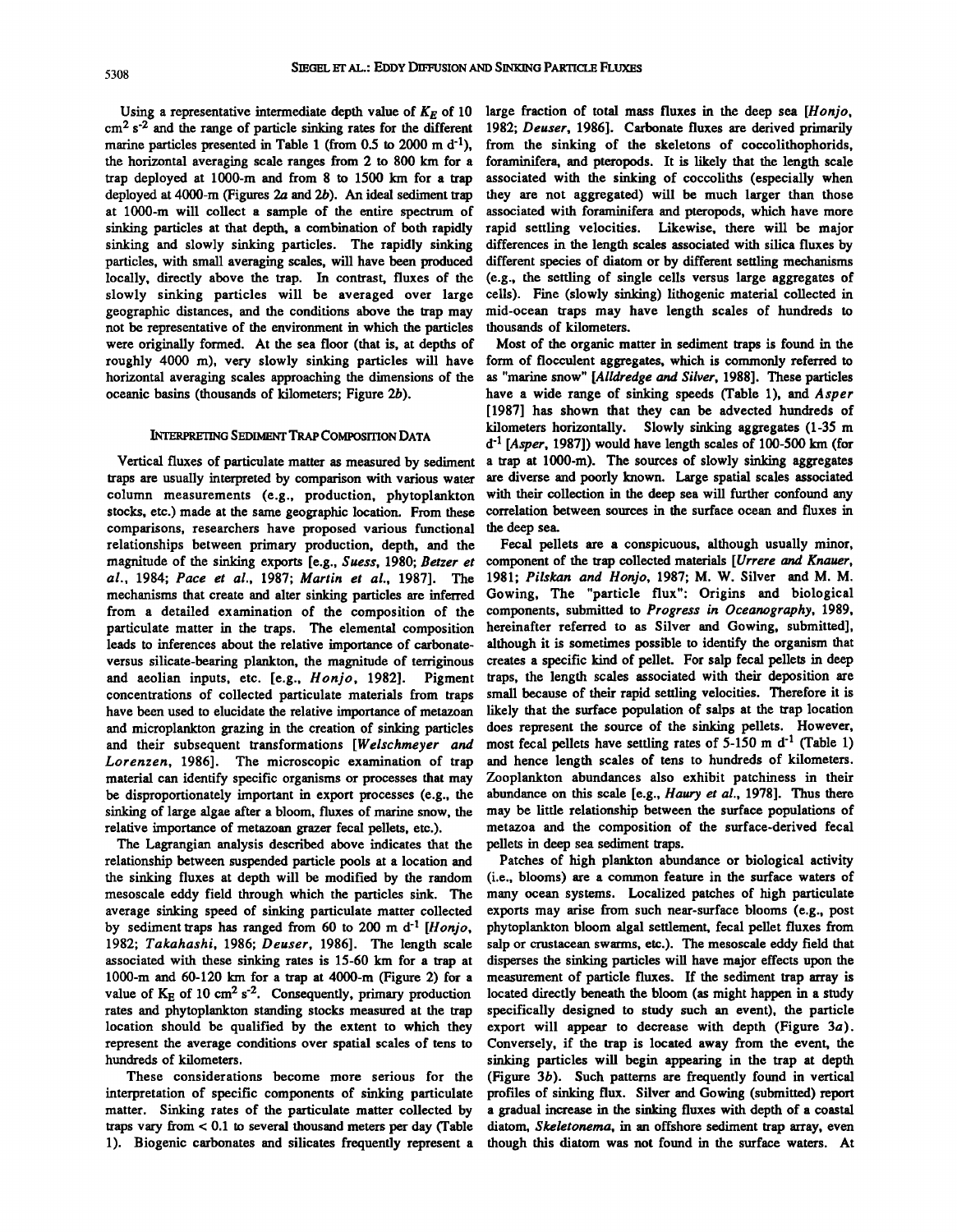

**Fig. 3. Conceptual relationship between the location of a sediment trap array and a localized near-surface bloom of sinking particles and the resulting particle fluxes measured by the trap array. (a) A trap array located directly beneath the near-surface bloom. (b) A trap array located near the bloom, but not directly beneath it.** 

species of diatoms are frequently higher at 3800 m than at 1000 geochemical tracers.<br>m [Takahashi, 1986]. Thus mesoscale eddy diffusion of The eddy kinetic energy (K<sub>E</sub>) varies both vertically (with the **m [Takahashi, 1986]. Thus mesoscale eddy diffusion of sinking particles cannot be ignored either in the design of** sinking particles cannot be ignored either in the design of highest values at the surface) and horizontally (where higher sediment crap experiments or in their subsequent values are found for regions with intense currents sediment trap experiments or in their subsequent values are found for regions with intense currents [e.g., Wyrtki<br>*et al.*, 1976; *Dickson*, 1983]). If the particle spends more time

in either sinking rates (S<sub>i</sub>), eddy kinetic energy ( $K_E$ ), or than the present estimates.<br>Lagrangian integral time scale ( $\tau_{xx}$ ). Sinking rates of The horizontal advection of particles by mean currents (i.e., Lagrangian integral time scale  $(x_{xx})$ . Sinking rates of phytoplankton cells depend not only on the size, shape, and

sea. Therefore midwater particle transformation processes would act to increase the spatial averaging scale of the **would act to increase the spatial averaging scale of the The present analysis does not apply quantitatively to the collected material far beyond values expected for the most sampling of fluxes from free-drifting sediment traps. This is** 

ocean weather station Papa (50°N, 145°W), fluxes of individual important for the interpretation of elemental fluxes of <br>species of diatoms are frequently higher at 3800 m than at 1000 geochemical tracers.

et al., 1976; Dickson, 1983]). If the particle spends more time in regions of higher  $K_E$  (i.e., near the sea surface) the extent of **DISCUSSION the spatial averaging scale would increase above the value calculated above. Conversely, if the particle would spend less**  The preceding discussion does not consider vertical variations time closer to the sea surface, the averaging scale would be less in either sinking rates  $(S_i)$ , eddy kinetic energy  $(K_E)$ , or than the present estimates.

**phytoplankton cells depend not only on the size, shape, and gyre circulations, boundary currents, localized convergences or**  composition of the cells but also upon the physiological state upwelling sites, etc.) can also strongly influence the motion of the cells [e.g., *Granata*, 1987]. It is likely that a sinking particle. For example, sinking of the cells [e.g., *Granata*, 1987]. It is likely that a sinking particle. For example, sinking particles will be phytoplankton cells change physiologically or die as they advected in a vertically uniform mean current (*U* phytoplankton cells change physiologically or die as they advected in a vertically uniform mean current (U=1 cm s<sup>-1</sup>) a<br>sink through the aphotic zone. As particles settle into the distance of over 800 km for a mean sinkin sink through the aphotic zone. As particles settle into the distance of over 800 km for a mean sinking speed of 1 m d<sup>-1</sup> and more dense, deep sea, their sinking rates will change as the about 8 km for an S<sub>i</sub> of 100 m d<sup></sup> more dense, deep sea, their sinking rates will change as the about 8 km for an  $S_i$  of 100 m d<sup>-1</sup> (at a 1000-m trap). The mean density contrast between the particle and sea water is reduced. advection of particulate mate density contrast between the particle and sea water is reduced. advection of particulate material must be considered; however, <br>However, it is the mean S<sub>i</sub> and K<sub>E</sub>, calculated over the path of these processes to not act However, it is the mean  $S_i$  and  $K_E$ , calculated over the path of these processes to not act to disperse the particulate field. The <br>the sinking particle, which determine the extent over which combination of eddy diffusi **the sinking particle, which determine the extent over which combination of eddy diffusion and mean advection would particle fluxes will be sampled. produce a horizontally tilted conelike spatial region over Particle aggregation, breakup, consumption, and trans- which the trap will sample particle fluxes. It is simple to create formation processes occur at all depths and frequently result in scenarios where a trivial fraction of the particles collected by a**  changes in the settling rate or disappearance of the particle trap will have been formed locally. This quantification cannot class altogether [Urrere and Knauer, 1981; Alldredge and Silver, be made rigorously using the sim **class altogether [Urrere and Knauer, 1981; Alldredge and Silver, be made rigorously using the simple analysis presented;**  1988]. Particle fragmentation followed by repackaging may however, detailed eddy resolving general circulation model<br>significantly increase the residence time of material in the deep simulations could be used for this purp simulations could be used for this purpose [e.g., *Böning and Cox*, 1988].

because a large portion of the horizontal velocity structure of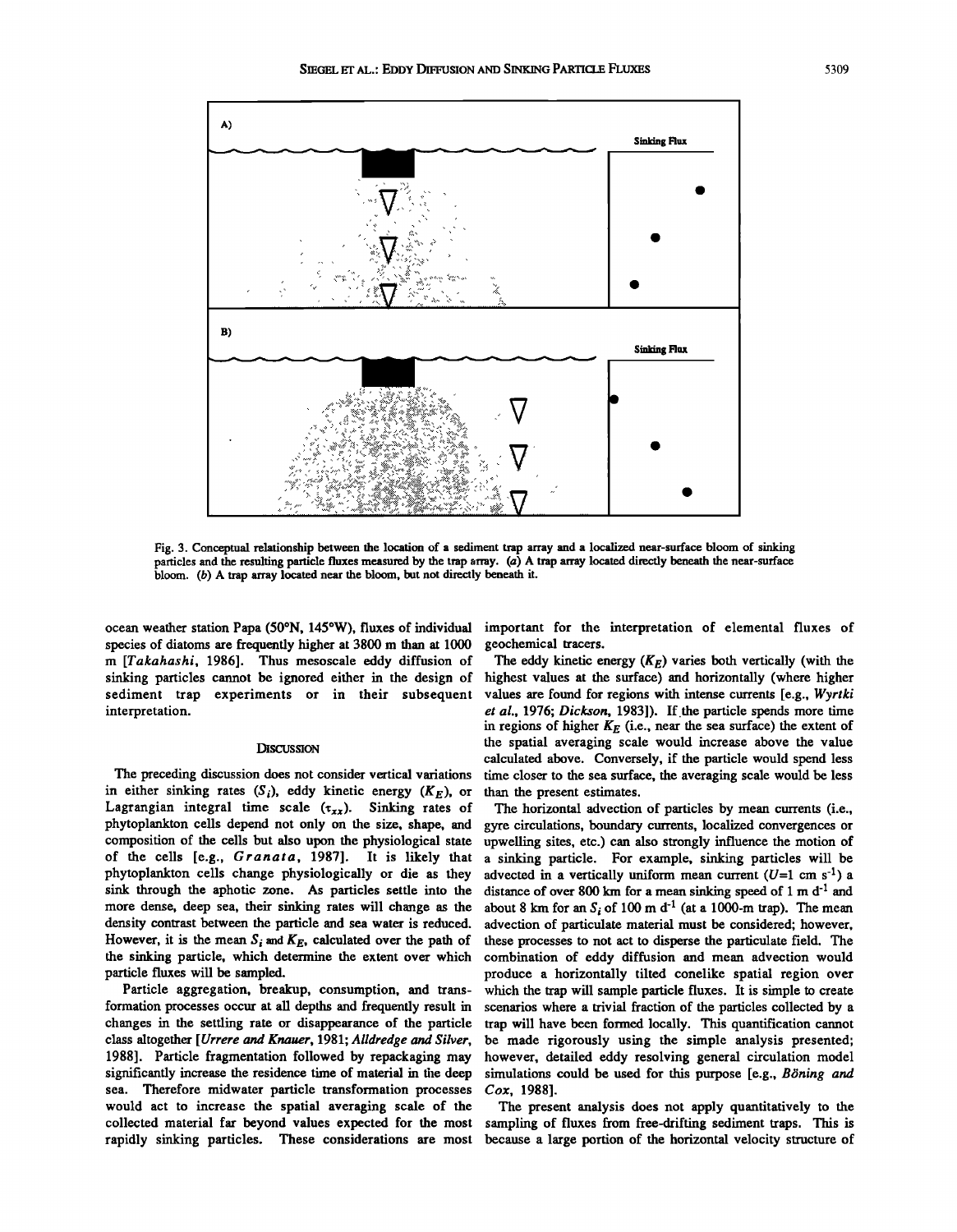the mesoscale eddy field is barotropic (that is, the horizontal Deuser, W. G., F. E. Muller-Karger, and C. Hemleben, Temporal *velocity* variations are generally vertically uniform [Gill. variations of particle fluxes in t velocity variations are generally vertically uniform [Gill, variations of particle fluxes in the deep subtropical and tropical<br>1982) Thus as the mesoscale eddies advect and diffuse North Atlantic: Eulerian versus Lagrangia 1982]). Thus as the mesoscale eddies advect and diffuse North Atlantic: Euleria<br>particles, they affect the drifting sediment trap in a similar Dickson **B R** Glob particles, they affect the drifting sediment trap in a similar Dickson, R. R., Global summaries and intercomparisons: Flow<br>manner. This suggests that the present spatial averaging scale statistics from long-term current me **values should be an overestimate of the scale sampled by Science, edited by A. R. Robinson, pp. 278-353, Springer-Verlag, 278-353, Springer-Verlag, 278-353, Springer-Verlag, 278-353, Springer-Verlag, 278-353, Springer-Ver** drifting traps. However, free-drifting sediment traps would be advected (on the average) towards regions of higher horizontal **convergences.** This in turn would cause particles to be advected 1979.<br> **convergences.** This increasing the distance from which the Freeland, H. J., P. B. Rhines, and H. T. Rossby, Statistical **toward the traps, increasing the distance from which the Freeland, H. J., P. B. Rhines, and H. T. Rossby, Statistical**  collected particles have originated. The evaluation of the effect observations of the trajectories of neutrally but of these two competing processes is beyond the scope of the  $\frac{N}{2}$ . All antic, J. Mar. Res., 33, 383-40

The present results suggest that the interaction of horizontal advective motions with sinking particles should be considered under varied light intensities and mixing<br>in the interpretation of sediment tran sensed particulate fluxes 175 pp., Univ. of Calif., Berkeley, 1987. in the interpretation of sediment trap sensed particulate fluxes.<br>Variations in particle sinking rates for different size particles **Variations in particle sinking rates for different size particles** in the time-space scales of plankton distributions, in Spatial Patterns complicates the ecological interpretation of the sensed fluxes. in Plankton Commun The proper interpretation of sediment trap data, as well as the Plenum, New York, 1978.<br>deposition of sedimenting materials at the sea floor, requires Honjo, S., Seasonality and interaction of biogenic and lithogenic deposition of sedimenting materials at the sea floor, requires Honjo, S., Seasonality and interaction of biogenic and lithogen not only the analyses of material found in the trap but also particulate flux at the Panama Basin, Science, 216, 883-884, 1982.<br> **RECONNET IN ARTION ARTION** SERVIEW ARTION ARTICULATED AND PROPERTY MARTIC Deep See 27, 745 collection and the flow through which they traversed.

Acknowledgments. Discussions with Werner Deuser, Al Hermann, VERTEX: Carbon **cycling in the Northeast Pacific,** <br>31 Jones, Julie Siegel, and Libe Washburn were helpful. DAS and 34, 267-285, 1987. Burt Jones, Julie Siegel, and Libe Washburn were helpful. DAS and 34, 267-285, 1987.<br>AFM were supported as postdoctoral fellows at the Woods Hole McWilliams, J. C., E. D. Brown, H. L. Bryden, C. C. Ebbesmeyer, B. **of Naval Research under contract N00014-86-K-0084. Woods Hole Oceanographic Institution contribution 7118. Biowatt contribution 39.** 

### **REFERENCES**

- **Alldredge, A. L., and M. W. Silver, Characteristics, dynamics and**
- **significance of marine snow, Prog. Oceanogr., 20, 41-82, 1988.**
- Bennett, A. F., A Lagrangian analysis of turbulent diffusion, Rev. Geophys., 25, 799-822, 1987.
- 
- inferences from particle statistics, *J. Mar. Res.*, 43, 307-335, 1985. Bennett, A. F., and K. L. Denman, Large-scale patchiness due to an ennett, A. F., and K. L. Denman, Large-scale patchiness due to an Riser, S. C., and H. T. Rossby, Quasi-Lagrangian structure and annual plankton cycle, J. Geophys. Res., 94, 823-829, 1989. variability of the subtropical No
- Betzer, P. R., W. J. Showers, E. A. Laws, C. D. Winn, G. R. DiTullio, Res., 41, 127-162, 1983.<br>and P. M. Kroopnick, Primary production and particle flux on a Rossby, H. T., A. D. Voorhis, and D. Webb, A quasi-Lagrangian st and P. M. Kroopnick, Primary production and particle flux on a transect of the equator at 153° W in the Pacific Ocean, *Deep Sea Res.*,
- **31, 1-11, 1984. Res.,33, 355-382, 1975. Bienfang, P. K., Phytoplankton sinking rates in oligotrophic waters Rossby, T., J. Price, and D. Webb, The spatial and temporal evolution**
- öning, C. W., Characteristics of particle dispersion in the North Experiment (LDE), J. Phys. Oceanogr., 16, 428442, 1986.<br>Atlantic: an alternative interpretation of SOFAR float results, *Deep* Schmitz, W. J., Jr., Observat **Atlantic: an alternative interpretation of SOFAR float results, Deep Schmitz, W. J., Jr., Observations of the vertical structure of low**
- Böning, C. W., and M. D. Cox, Particle dispersion and mixing of conservative properties in an eddy-resolving model, J. Phys.
- Bower, A. S., and T. Rossby, Evidence of cross-frontal exchange processes in the Gulf Stream based on isopycnal RAFOS float data, J. **processes inthe Gulf Stream based on isopycnal RAFOS float data, J. Small, L. F., S. W. Fowler and M. Y. Unlu, Sinking rates of natural**
- Phys. Oceanogr., 19, 1177-1190, 1989.<br>Brewer, P. G., K. W. Bruland, R. W. Eppley, and J. J. McCarthy, The Smayda, T. J., The suspension and sinking of phyto **Global Ocean Flux Study (GOFS): Status of the U.S. GOFS program, Eos Trans. AGU, 67, 827-832, 1986.**
- **Bmland, K. W., and M. W. Silver, Sinking rates of fecal pellets from gelatinous zooplankton (salps, pteropods, doliolids), Mar. Biol., 63, 295-300, 1981.**
- **Davis, R. E., Oceanic property transport, Lagrangian particle statistics, and their prediction, J. Mar. Res., 41, 163-194, 1983.**
- **Deuser, W. G., Seasonal and interannual variations in deep-water particle fluxes in the Sargasso Sea and their relation to surface Suess, E., Particulate organic carbon flux in the oceans-surface**
- 
- statistics from long-term current meter moorings, in *Eddies in Marine*<br>Science, edited by A. R. Robinson, pp. 278-353, Springer-Verlag,
- **Eppley, R. W., and B. J. Peterson, Particulate organic matter flux and**  planktonic new production in the deep ocean, Nature, 282, 677-680, <sup>1979</sup>.
- 
- of these two competing processes is beyond the scope of the Gill, A. E., Atmosphere-Ocean Dynamics., 662 pp., Academic, San <br>Diego, Calif., 1982.
	- Granata, T. C., Measurements of phytoplankton sinking and growth under varied light intensities and mixing regimes, Ph.D. dissertation,
	- **Haury, L. R., J. A. McGowan, and P. H. Wiebe, Patterns and processes**  in Plankton Communities, edited by J. H. Steele, pp. 277-327, Plenum, New York, 1978.
	-
	- design and function of PARFLUX Mark II, *Deep Sea Res.*, 27, 745-<br>753, 1980.
	- **Martin, J. H., G. A. Knauer, D. M. Karl, and W. W. Broenkow,**
- **AFM were supported as postdoctoral fellows at the Woods Hole McWilliams, J.C., E. D. Brown, H. L. Bryden, C. C. Ebbesmeyer, B.**  Oceanographic Institution. TCG and TDD were supported by the Office A. Elliott, R. H. Heinmiller, Bach Lien Hua, R. D. Leaman, E. J. **Lindstrom, J. R. Luyten, S. E. McDowell, W. B. Owens, H. Perkins, J. F. Price, L. Regier, S.C. Riser, H. T. Rossby, T. B. Sanford, C. Y. Shen, B. A. Taft and J. C. Van Leer, The local dynamics of eddies in the western North Atlantic, in Eddies in Marine Science, edited by A. R. Robinson, pp. 92-113, Springer-Verlag, New York, 1983.** 
	- **Pace, M. L., G. A. Knauer, D. M. Karl, J. H. Martin, Primary production, new production and vertical flux in the eastern Pacific Ocean, Nature, 325, 803-804, 1987.**
- **Asper, V. L., Measuring the flux and sinking speeds of marine snow Paffenhofer, G.A., and S.C. Knowles, Ecological implications of fecal**  pellet size, production and consumption by copepods, J. Mar. Res., 37, 3549, 1979.
- Geophys., 25, 799-822, 1987. Pilskan, C. H., and S. Honjo, The fecal pellet fraction of **Bennett, A. F., and K. L. Denman, Phytoplankton patchiness:** biogeochemical particle flux to the deep sea, *Global Biogeochem*. biogeochemical particle flux to the deep sea, Global Biogeochem.<br>Cycles, 1, 31-48, 1987.
	- variability of the subtropical North Atlantic circulation, J. Mar. Res., 41, 127-162, 1983.
- transect of the equator at 153° W in the Pacific Ocean, *Deep Sea Res.*, of mid-ocean variability using long-range SOFAR floats, J. Mar.<br> *Res.* 33 355382 1975.
- off Hawaii, USA, Mar. Biol., 61, 69-77, 1980. of a cluster of SOFAR floats in the POLYMODE Local Dynamics<br>Böning, C. W., Characteristics of particle dispersion in the North Experiment (LDE), J. Phys. Oceanogr., 16, 428442,
	- frequency kinetic energy in the western North Atlantic, J. Mar. Res., 36, 295-310, 1978.
	- **conservative properties in an eddy-resolving model, J. Phys. Schmitz, W. J., Jr., Observations of the vertical structure of the eddy**  field in the Kuroshio extension, *J. Geophys. Res.*, 89, 63556364, 1984.
		-
		- Smayda, T. J., The suspension and sinking of phytoplankton in the **sea, Oceanogr. Mar. Biol. Annu. Rev., 8, 353414, 1970.**
		- **Smetacek, V. S., Role of sinking diatom life-history cycles: Ecological, evolutionary and geological significance, Mar. Biol., 84, 239-251, 1985.**
		- Smetacek, V., K. von Bröckel, B. Zeitzschel, and W. Zenk, **Sedimentation of particulate matter during a phytoplankton spring bloom in relation to the hydrographical regime, Mar. Biol., 47, 211- 226, 1978.**
		- productivity and oxygen utilization, Nature, 288, 260-263, 1980.